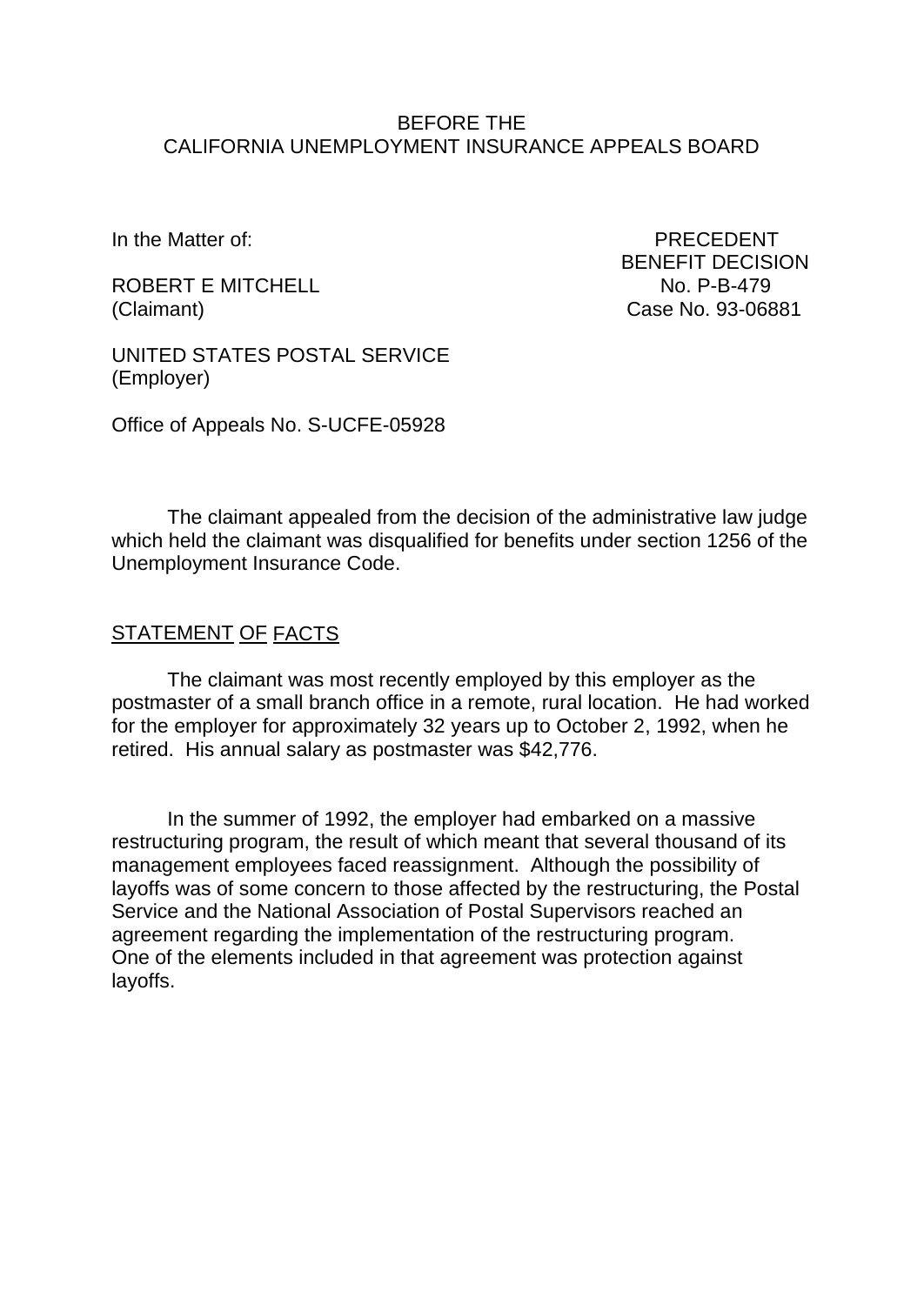To facilitate the restructuring process, and to minimize the necessity of reassigning or downgrading employees having lesser seniority, the employer announced an early retirement program available to management employees with 25 or more years of service. The incentive offered to encourage eligible employees to participate in the early retirement program was the offer of a bonus of six months' salary to be paid in a lump sum in January 1993. The decision to participate in the program had to be communicated to the employer no later than November 20, 1992.

Although it was clear that the claimant's position was not affected by the restructuring program, he decided to opt for early retirement for two basic reasons: his concern that his position might be subject to restructuring sometime in the future, and his desire to prevent the reassignment, downgrading, or potential layoff of an employee with lesser seniority than he. A third factor in his calculation, but ancillary to the other two, was his assumption he would be eligible for unemployment insurance benefits upon retirement. The claimant could have retired outside the early retirement program within six months of when he did, inasmuch as he was 54 years and six months of age and had at least 30 years of Federal service.

# REASONS FOR DECISION

Section 8502 of Title 5 of the U.S. Code and supplementing regulations provide for unemployment benefits to federal employees. Entitlement to benefit payments is determined under the unemployment insurance law of the state to which wage credits have been assigned, which in this case is California.

Section 1256 of the Unemployment Insurance Code provides that an individual is disqualified for benefits if he or she left his or her most recent work voluntarily without good cause or has been discharged for misconduct connected with the most recent work.

In Precedent Decision P-B-37 the Appeals Board held that in determining whether there has been a voluntary leaving or a discharge under section 1256 of the code, it must first be determined who was the moving party in the separation. If the claimant left employment while continuing work was available, the claimant was the moving party. If the employer refused to permit the claimant to continue working, although the claimant was ready, willing and able to do so, the employer was the moving party.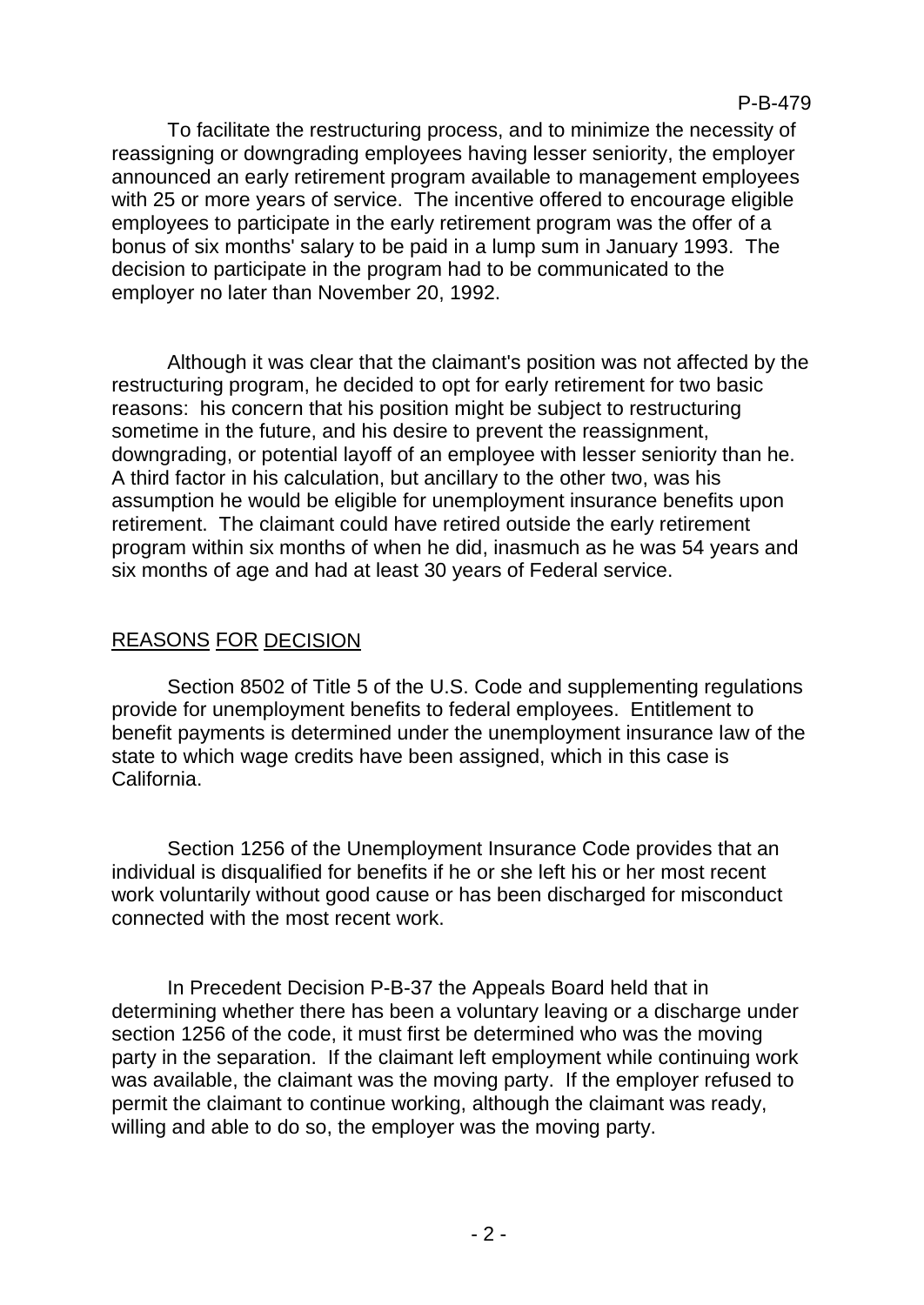The record in this case admits of no conclusion other than there was work available for the claimant on the same terms and conditions as had prevailed during the long existence of the employer/employee relationship. Although the employer had undertaken a restructuring program, and had offered a modest incentive to management personnel to retire early, the claimant was not the target of the employer's desire to reduce its work-force. Furthermore, whatever inducement was offered was not specifically directed to him. Despite the claimant's assertion that he opted to retire because of a desire to assist the employer and to negate the need to redeploy or possibly lay off a fellow employee having lesser seniority, we are of the view the claimant was a mere interloper in the employer's program, and had the claimant done nothing he could have continued in his employment with no threat of reassignment or possible layoff. But for the claimant's opting to participate in the restructuring program, he would still be working as postmaster. Consequently, we conclude the claimant was the moving party in the separation from employment within the meaning of Precedent Decision P-B-37.

It has been suggested in cases involving an acceptance of an employer offer of a monetary inducement to retire early that the original employment agreement between the employee and the employer is extinguished and superseded by the employee's acceptance of the terms and conditions set forth in the incentive offer. In essence, the employer and the employee sever the employer-employee relationship by mutual agreement and, therefore, a disqualification under section 1256 of the code does not arise. This suggestion is based on section 1256-1(e)(4), Title 22, California Code of Regulations, which states:

"Termination by Mutual Agreement. There may be a separation by mutual agreement if the employer and employee have mutually agreed to separate, either at the time of termination or, initially, at the time of hire. In such cases the termination is neither a discharge nor a leaving and thus a disqualification cannot arise under Section 1256 of the code. The expiration of a fixed term contract of hire to which the parties initially agreed is an example of a termination by mutual agreement."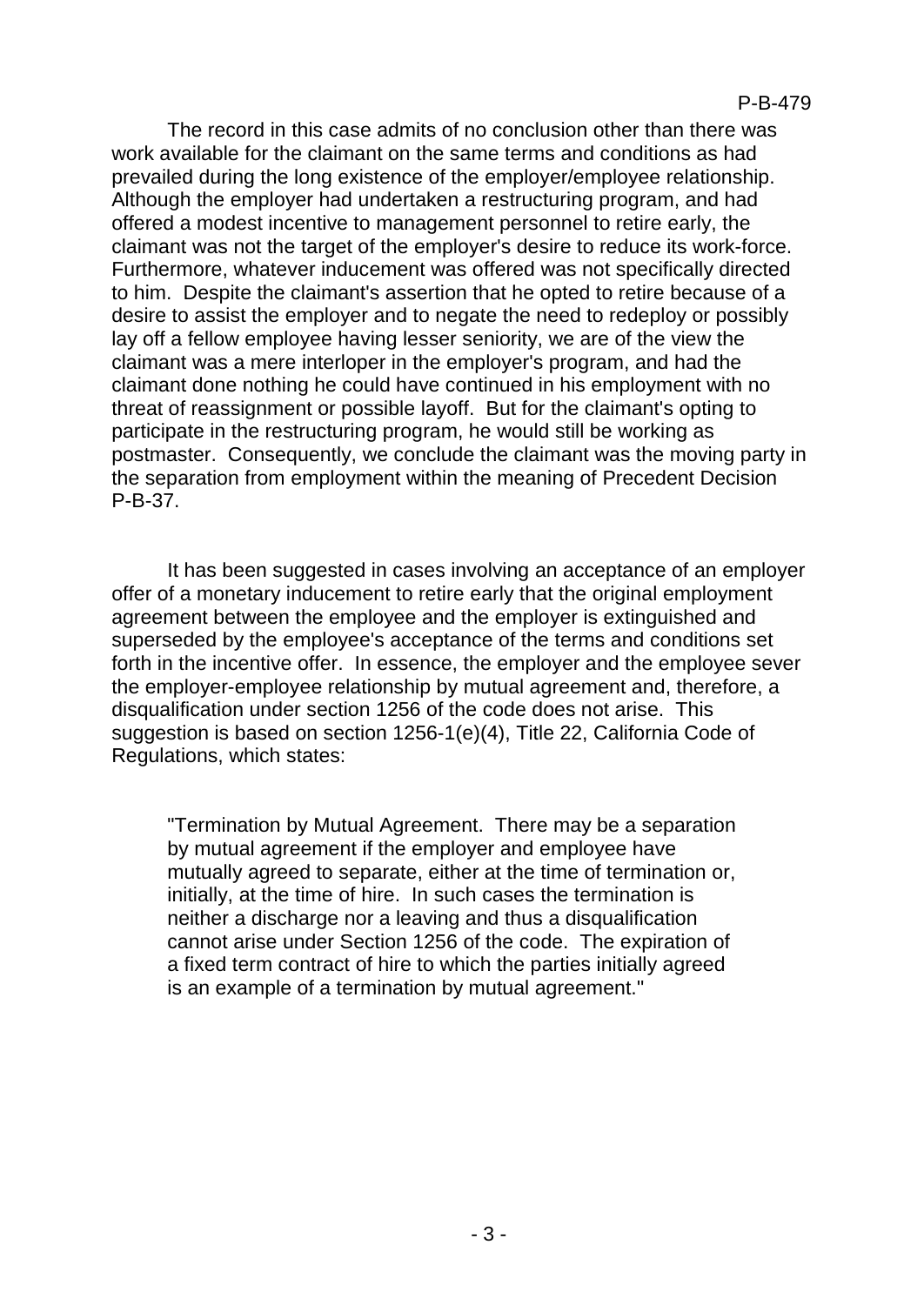We consider such an analysis to be a convenient means to obviate resolution of the moving party issue, but contrary to the purpose of unemployment insurance (section 100, California Unemployment Insurance Code). Furthermore, the example cited by the Employment Development Department (EDD) under the foregoing section is a reference to the holding in Appeals Board Precedent Decision P-B-275, a case in which the employer and the employee entered a written contract of employment at the inception of the relationship which provided for a specific beginning and termination date for the claimant's services. That case does not support the proposition that an employer and employee can, once employment has commenced under a contract of hire, agree to a necessarily nondisqualifying termination of employment at a mutually agreeable point in the relationship. Such an empowerment pre-empts the EDD's responsibility to make a determination covering such issues as who the moving party was and whether or not the factual matrix involved embraces "good cause" for voluntarily quitting employment.

Section 1256 of the code addresses, in plain and simple language, the two circumstances leading to disqualification from receiving unemployment insurance benefits: (1) leaving work voluntarily without good cause, and (2) being discharged for misconduct connected with work. The EDD's regulations regarding "voluntary leaving" state that, "A voluntary leaving of work occurs when an employee is the moving party causing his or her unemployment." Illustrations given for this axiom include, "(1) A leaving of work at a time when work is available." Section 1256-1(b)(1), Title 22, California Code of Regulations.

Section 1256-1(e)(4) in our view is not applicable to the circumstances before us on appeal and is inconsistent with section 1256-17(c) of the regulations which specifically address voluntary leaving through early retirement. That section states:

"An individual who exercises an option for early retirement prior to compulsory retirement ordinarily leaves the most recent work without good cause in the absence of other factors. If an employer offers employees who elect to retire prior to compulsory retirement age an increased pension or other monetary inducement, the individual who elects optional early retirement does not have good cause to leave work solely due to such monetary inducements."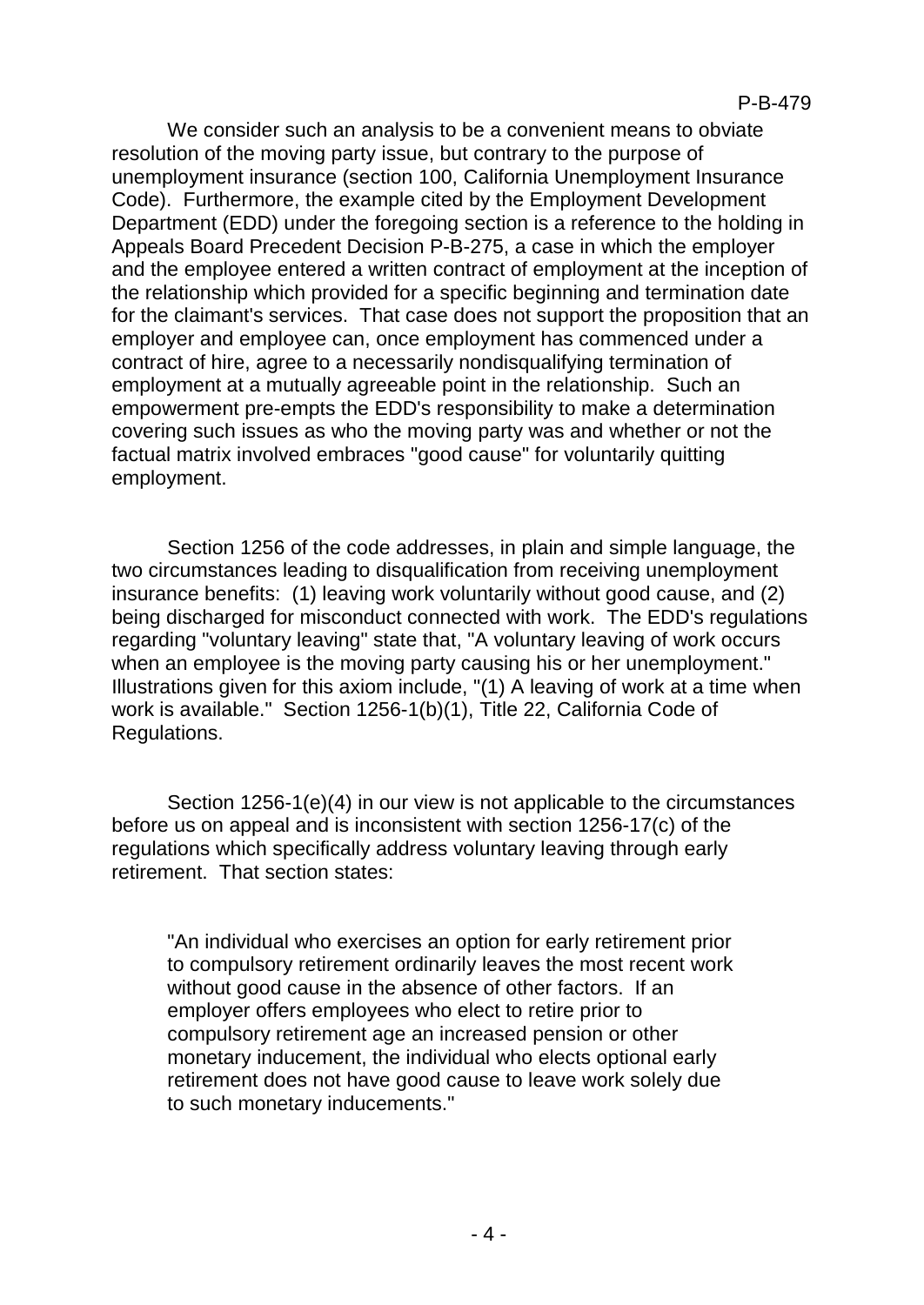The language ". . . leaves the most recent work . . ." in the above regulation is moving party language (P-B-37). In this case, the claimant could have continued to work indefinitely. His election to retire while continuing work was available made him the moving party and constitutes a voluntary leaving of work. The question is whether he had good cause to leave work under section 1256 of the Unemployment Insurance Code.

While subsection (c) of section 1256-17, of Title 22, California Code of Regulations, recognizes that monetary incentive alone will not constitute good cause to voluntarily leave one's employment prior to a mandatory retirement date, 1256-17(d) sets forth factors which in addition to a monetary incentive may constitute good cause. Section 1256-17(d) states:

"Other Factors. An individual whose decision to elect early retirement is substantially motivated by a factor other than monetary inducements may have good cause for leaving the work if a reasonable person genuinely desirous of retaining employment would have retired under the circumstances which motivate that individual to retire. Other factors which may motivate early retirement include, but are not limited to, the following:

- (1) The individual's age.
- (2) The individual's health (see Section 1256-15 of these regulations).
- (3) Whether the individual's job will be abolished, and if so, the date the job will be abolished.
- (4) The length of time between the retirement and the date of mandatory retirement or the abolition of the job, if applicable.
- (5) The individual's wage at the time of early retirement (see Section 1256-22 of these regulations).
- (6) The extent and degree of encouragement of early retirement given an individual by his or her supervisory personnel.
- (7) Whether a transfer to other employment was offered by the employer.
- (8) Whether a leave of absence was available to the individual, and if so, whether the leave would meet the individual's needs (see Section 1256-16 of these regulations).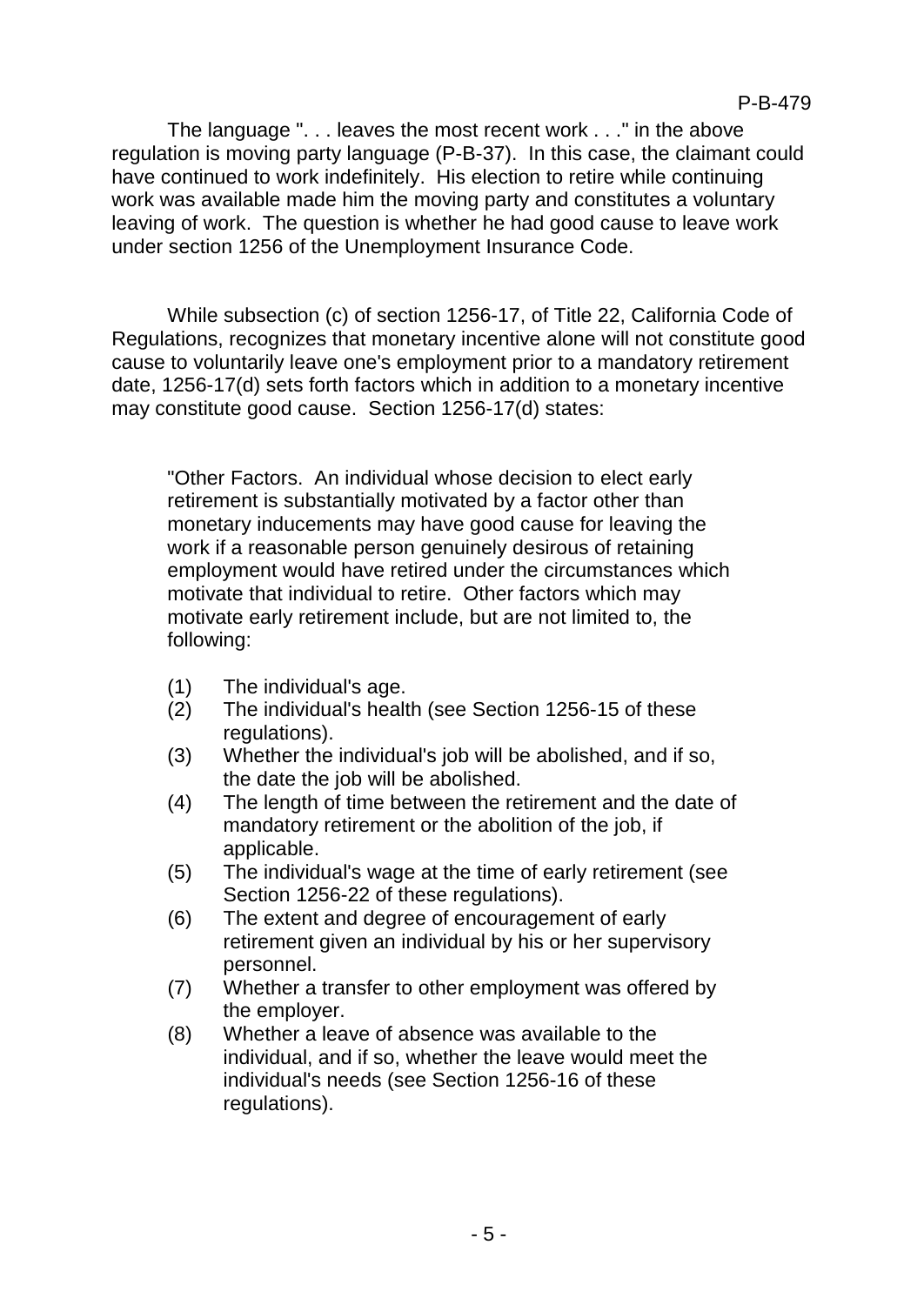(9) If the employment is federal employment, consideration is given to the findings of the federal agency. The fact that the individual leaves federal work due to a desire to work in private employment to establish wages for the purpose of federal social security benefits is not, taken alone, good cause for leaving work."

If monetary incentive alone is not good cause to leave work prior to mandatory retirement age, logic demands that the same rationale should apply where a claimant is facing a layoff. The net result in either case is the same - - the loss of employment before any such separation would normally occur. We recognize that the above regulation (section 1256-17(c) and (d), Title 22, California Code of Regulations) addresses early retirement in the context of mandatory retirement, however, we see no meaningful distinction between a leaving before mandatory retirement and a leaving via retirement before a certain layoff. In each case, the length of employment has been shortened and the employee is the moving party. Therefore, in situations where an individual is given incentives to voluntary quit in the face of layoff, we think factors such as these listed in section 1286-17(d) are useful to determine whether a voluntary quit is with good cause.

In general, "good cause" to leave work voluntarily is such a cause as would, in a similar situation, reasonably motivate the average able-bodied and qualified worker to give up his or her employment with its certain wage rewards in order to enter the ranks of the unemployed (Evenson v. California Unemployment Insurance Appeals Board (1976), 62 Cal. App. 3d 1005, 133 Cal.Rptr. 488).

It was held in Precedent Decision P-B-306, a case involving a claimant who voluntarily quit his work so as to position himself for anticipated employment as a merchant seaman, that the term "good cause" as used within the context of section 1256 of the code can include reasons of a purely personal nature. However, personal reasons constitute "good cause" for quitting one's employment only if the reasons are so compelling and imperative as to convert a voluntary quit into involuntary unemployment (Zorrero v. California Unemployment Insurance Appeals Board (1975), 47 Cal. App. 3d 434, 120 Cal. Rptr. 855).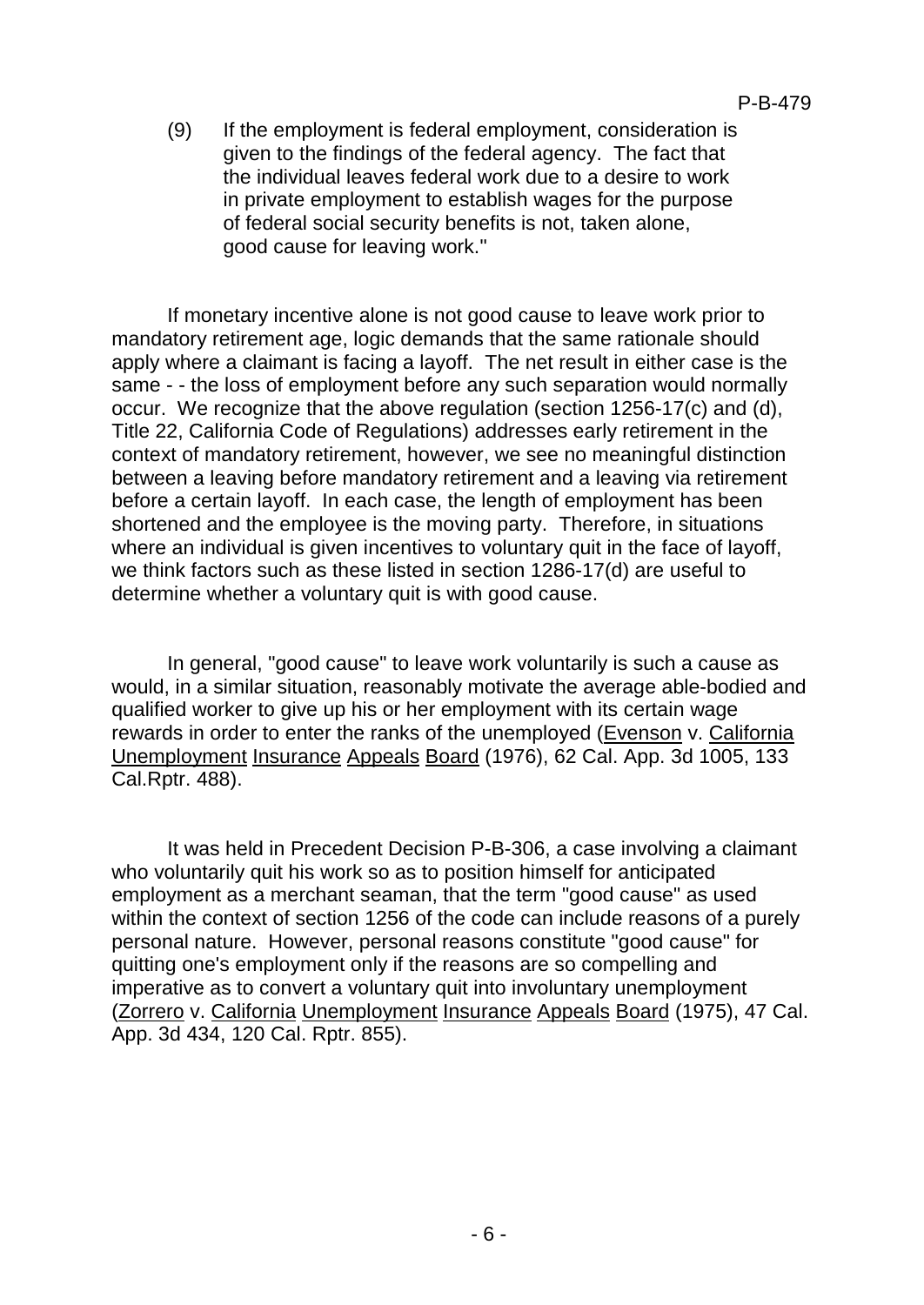We search the record in vain for such factors as are set forth in 1256-17(d) that would constitute imperative and compelling reasons for the claimant's taking advantage of the early retirement program offered by the employer. As noted above, the claimant was not among the class of employees to whom the employer addressed its early retirement program, although as postmaster he was in management and therefore came within its ambit. He was within six months of being eligible for retirement, and but for his desire to retire he could have continued working indefinitely.

In Precedent Decision P-B-456 an employee was informed that his position was being eliminated. He could either leave work immediately with severance pay, or he could continue working for a four week period while the employer attempted to redeploy him to another position. If no new position was uncovered, the claimant would have been separated with a lesser severance payment. The employer had been able to place all employees who had taken the latter course. The claimant took the first option and the Appeals Board held that he was disqualified from receiving unemployment insurance benefits because "a person genuinely desirous of retaining employment would not opt for immediate unemployment when continued employment for a four week period was a certainty and there was reason to believe permanent employment was in the offing".

The claimant's concern here, that at sometime in the future his position with the employer would be restructured, had no basis in fact, at least insofar as the evidence produced at the hearing. This concern was, thus, purely speculative and not the type of compelling personal reason which would constitute good cause for quitting one's work. Similarly, the claimant's concern with displacing or downgrading a fellow worker with less seniority than he is without merit. As noted, the employer's incentive program was not directed at postmasters. Hence, the claimant would not displace or downgrade anyone had he remained on the job. Furthermore, there is no evidence the employer and its employees had entered a contract which addressed the provisions contained in the final paragraph of section 1256 of the code.

The circumstances facing the claimant in the case now before us fall far short of those faced by the claimant in Precedent Decision P-B-456. In fact, as noted above, there was absolutely no threat to the former's job security. After examining the relevant facts and the claimant's rationale for quitting, we conclude the claimant quit his work for reasons not constituting good cause within the meaning of the code.